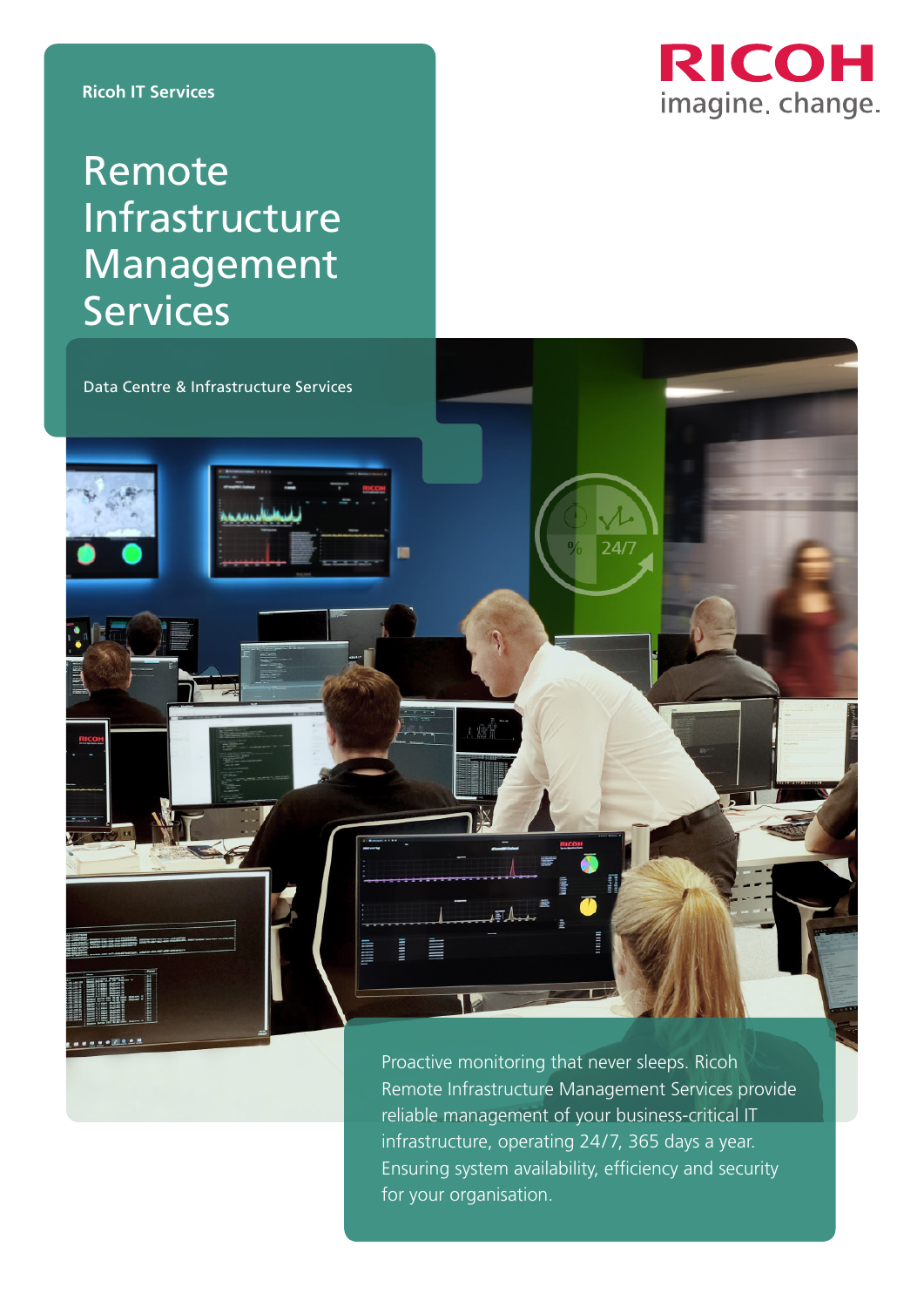### Why outsource IT infrastructure management?

In today's fast-paced and competitive market, it's imperative that IT systems remain available around-theclock to ensure productivity. Capacity and security issues need to be proactively identified and resolved before they impact on business growth and IT systems need to be agile and able to respond to shifting priorities.

On top of this, IT teams find themselves under pressure to reduce costs, while managing an increasingly sophisticated IT stack. Faced with these challenges, more and more businesses are entrusting their infrastructure management to specialist third parties.

## Ricoh Remote Infrastructure Management Services provide an end-to-end solution for organisations of any size, whatever your requirements.

The service combines industry-leading toolsets, processes and skilled analysts to ensure system availability, security and integrity. The Ricoh support team operates 24 hours a day, 365 days a year and the service manages all major vendors of server, storage, network and cloud-based

infrastructure. Remote Infrastructure Management gives you access to a broad range of skillsets and deep technical expertise without having to hire additional internal resource, providing total cover whatever your needs are today, or in the future.

| <b>Our Services</b>                                          |                                                   |                                            |
|--------------------------------------------------------------|---------------------------------------------------|--------------------------------------------|
| <b>Operational</b>                                           |                                                   |                                            |
| Remote Infrastructure<br><b>Monitoring and</b><br>Management | Incident, Change, Request<br>& Problem Management | <b>Service Management</b><br>and Reporting |
| <b>Security</b>                                              |                                                   |                                            |
| <b>Updates and Patching</b>                                  | <b>System Integrity</b><br>Monitoring             | <b>Incident Response</b>                   |
| <b>Continuity</b>                                            |                                                   |                                            |
| Back up and<br><b>Restoration</b>                            | <b>Disaster Recovery</b>                          | Configuration<br>Management                |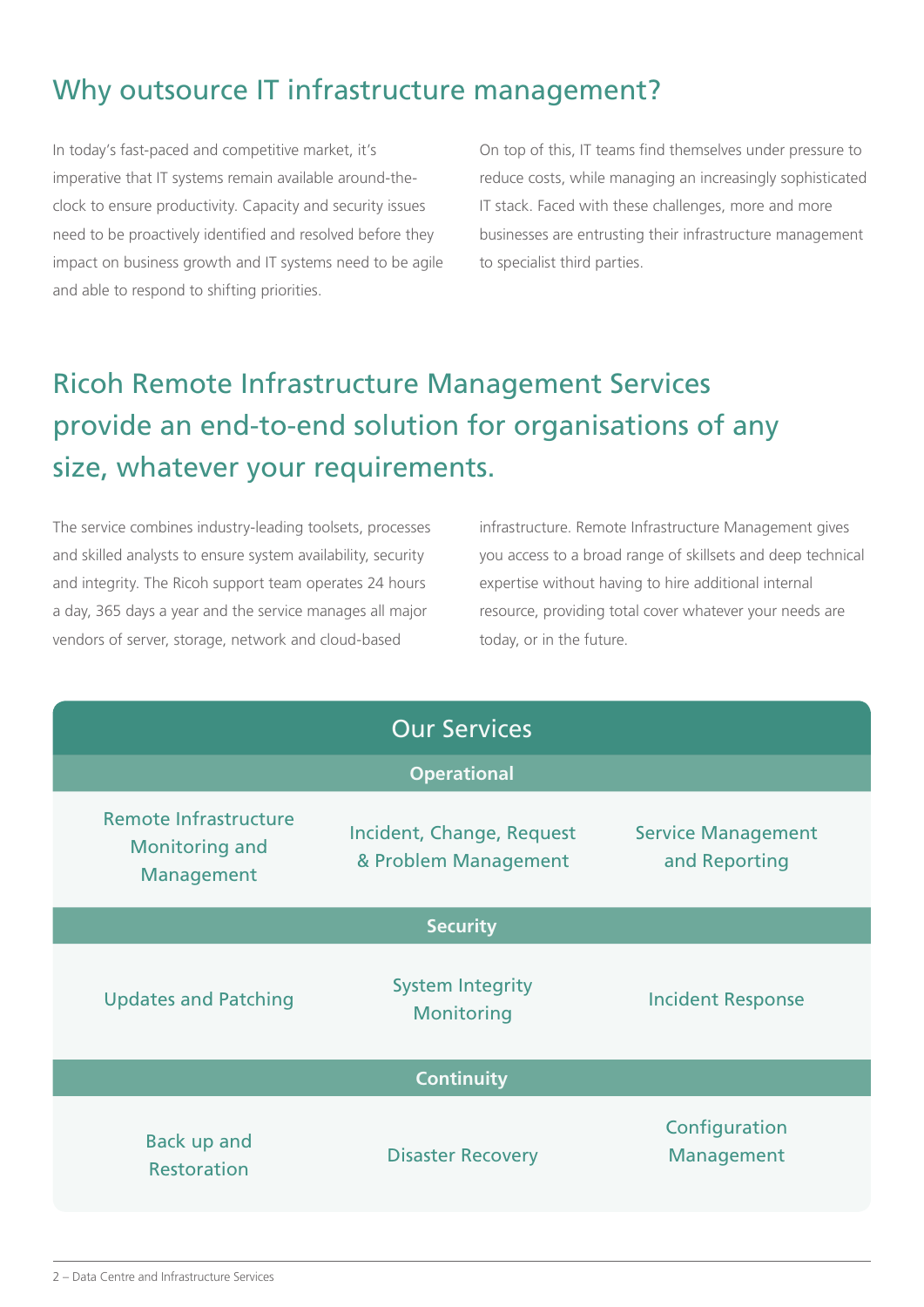## Proactive monitoring and technical support that promotes stability, system availability and security



Our team, based at the Ricoh Service Operations Centre, provides proactive monitoring, technical support and management, to ensure your IT system's smooth and consistent performance.

The team proactively identify and resolve any technical or security issues before they impact on your business, as well as handling patching, system updates and configuration.

Our high service levels mean that we work quickly and efficiently to provide you with total coverage, at all times.

## A single point of contact for queries, Incidents, Change and Configuration Management

Faced with an ever-growing array of suppliers, software and systems, when IT teams need to resolve an issue or adapt in order to prevent one from happening in the future, it can be hard to know where to start.

Consolidating your IT system monitoring and management to a Ricoh Managed Service will give your IT team a single point of contact they can reach out to, no matter what challenge they face. The service provided is agile and can quickly adapt to meet your changing requirements.

#### Customer success story

A multi-national Gas and Oil Company had chosen to change their IT Services supplier to a more agile and responsive provider. Operating in 73 countries across the globe and with 33,000 employees reliant on the IT infrastructure, it was critical that they improve service levels, resilience and performance received from their outsourced IT.

Ricoh developed a solution encompassing service desk and on-site desk-side support, immediately improving response times. We designed and built a modern and flexible converged infrastructure that provided the scalability the customer needed. It also allowed the Ricoh team to deploy it quickly, with minimal risk and disruption to the business. Any issues and risk to their IT infrastructure are now spotted before they become a problem thanks to our comprehensive monitoring service.